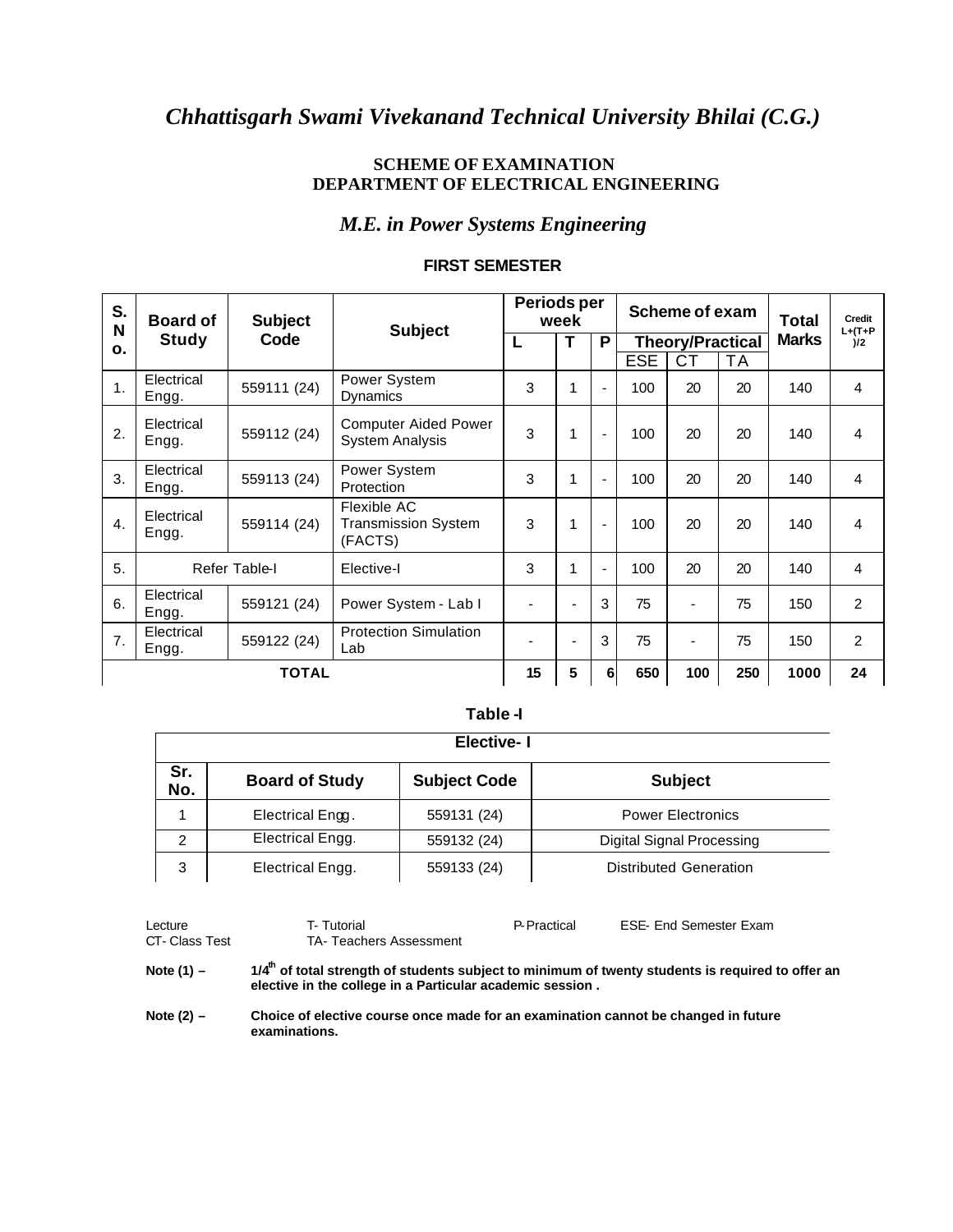# *Chhattisgarh Swami Vivekanand Technical University, Bhilai*

### **SCHEME OF EXAMINATION DEPARTMENT OF ELECTRICAL ENGINEERING**

### *M.E. in Power Systems Engineering*

#### **SECOND SEMESTER**

| S.               | <b>Board of</b>     | <b>Subject</b> | <b>Subject</b>                                    |                          | <b>Periods</b><br>per week |                          |            | Scheme of exam          |     | <b>Total</b> | Credit<br>$L+(T+P)/2$ |
|------------------|---------------------|----------------|---------------------------------------------------|--------------------------|----------------------------|--------------------------|------------|-------------------------|-----|--------------|-----------------------|
| No               | <b>Study</b>        | Code           |                                                   |                          |                            | P                        |            | <b>Theory/Practical</b> |     | <b>Marks</b> |                       |
|                  |                     |                |                                                   |                          | Т<br>L                     |                          | <b>ESE</b> | CT                      | TA  |              |                       |
| 1.               | Electrical<br>Engg. | 559211 (24)    | EHV-AC & DC                                       | 3                        | 1                          | $\blacksquare$           | 100        | 20                      | 20  | 140          | 4                     |
| 2.               | Electrical<br>Engg. | 559212 (24)    | <b>Power Quality</b>                              | 3                        | 1                          | $\overline{\phantom{a}}$ | 100        | 20                      | 20  | 140          | 4                     |
| 3.               | Electrical<br>Engg. | 559213 (24)    | Power System<br>Stability and Control             | 3                        | 1                          | $\overline{\phantom{a}}$ | 100        | 20                      | 20  | 140          | 4                     |
| $\overline{4}$ . | Electrical<br>Engg. | 559214 (24)    | Power System<br>Generation Operation<br>& Control | 3                        | 1                          | $\overline{\phantom{0}}$ | 100        | 20                      | 20  | 140          | 4                     |
| 5.               |                     | Refer Table II | Elective-II                                       | 3                        |                            | $\overline{\phantom{0}}$ | 100        | 20                      | 20  | 140          | $\overline{4}$        |
| 6.               | Electrical<br>Engg. | 559221 (24)    | Power System Lab-II                               | $\overline{\phantom{0}}$ |                            | 3                        | 75         |                         | 75  | 150          | $\mathbf{2}$          |
| 7.               | Electrical<br>Engg. | 559222 (24)    | Power Quality Lab                                 | $\blacksquare$           | $\overline{\phantom{a}}$   | 3                        | 75         |                         | 75  | 150          | $\overline{2}$        |
|                  | <b>TOTAL</b>        |                |                                                   |                          | 5                          | 6                        | 650        | 100                     | 250 | 1000         | 24                    |

#### **Table -II**

|            | <b>Elective II</b>    |                        |                                   |  |  |  |  |  |  |
|------------|-----------------------|------------------------|-----------------------------------|--|--|--|--|--|--|
| Sr.<br>No. | <b>Board of Study</b> | <b>Subject</b><br>Code | <b>Subject</b>                    |  |  |  |  |  |  |
|            | Electrical Engg.      | 559231 (24)            | Transients in Power Syste m       |  |  |  |  |  |  |
| 2          | Electrical Engg.      | 559232 (24)            | <b>Restructuring Power System</b> |  |  |  |  |  |  |
| 3          | Electrical Engg.      | 559233 (24)            | Distribution System Automation    |  |  |  |  |  |  |

L- Lecture T- Tutorial<br>P- Practical ESE End

**ESE-End Semester Exam** 

CT- Class Test TA - Teachers Assessment

**Note (1) – 1/4th of total strength of students subject to minimum of twenty students is required to offer an elective in the college in a Particular academic session .**

**Note (2) – Choice of elective course once made for an examination cannot be changed in future examinations.**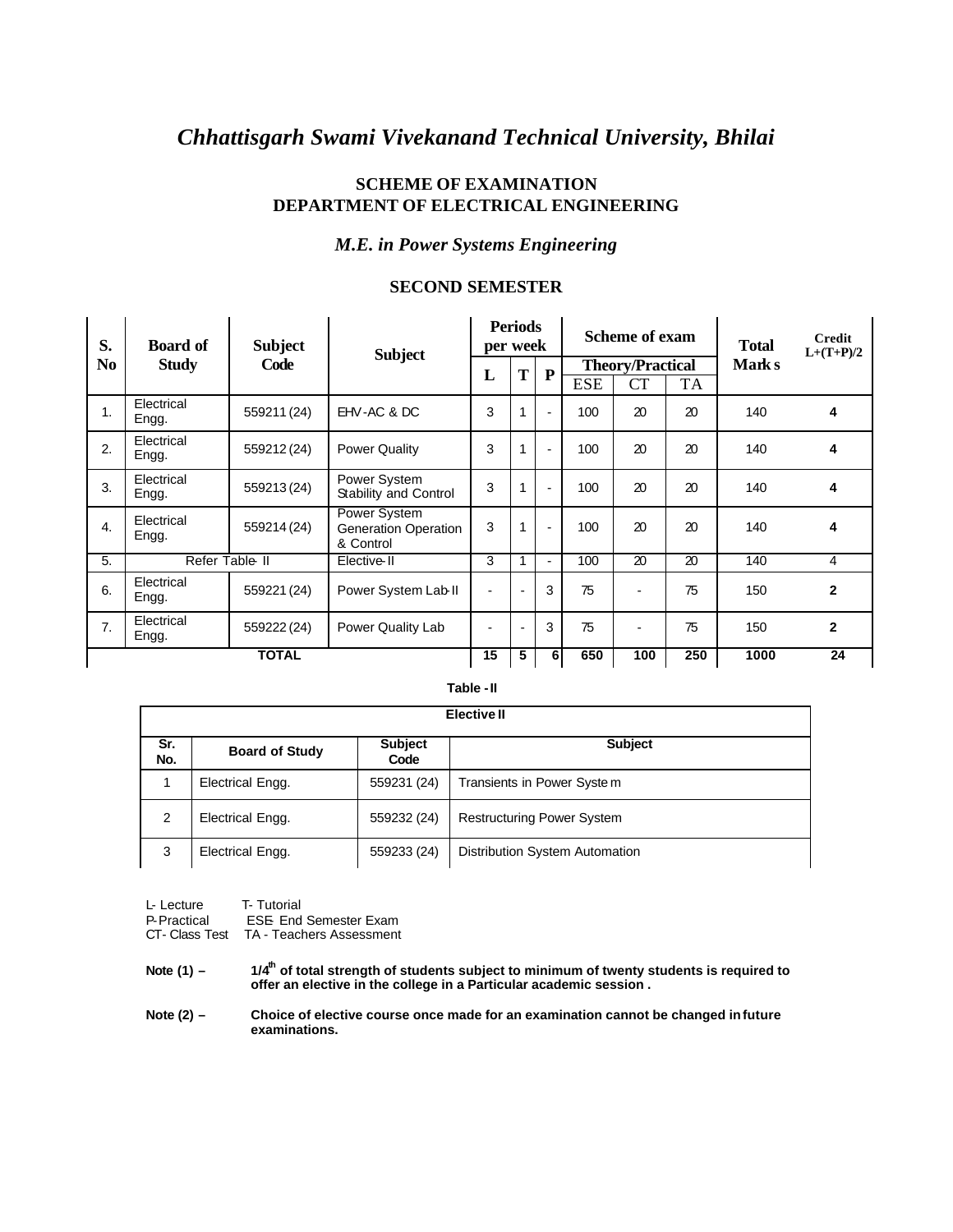# *Chhattisgarh Swami Vivekanand Technical University Bhilai (C.G.)*

### **SCHEME OF EXAMINATION DEPARTMENT OF ELECTRICAL ENGINEERING**

## *M.E. in Power Systems Engineering*

| S.  | <b>Board of</b>           | <b>Subject Code</b> | <b>Subject</b>                             |   | <b>Periods</b><br>per week |                          | Scheme of exam          |                          | <b>Total</b> | <b>Credit</b> |                |
|-----|---------------------------|---------------------|--------------------------------------------|---|----------------------------|--------------------------|-------------------------|--------------------------|--------------|---------------|----------------|
| No. | <b>Study</b>              |                     |                                            | L | T                          | P                        | <b>Theory/Practical</b> |                          |              | <b>Marks</b>  | $L+(T+P)/2$    |
|     |                           |                     |                                            |   |                            |                          | <b>ESE</b>              | CT                       | <b>TA</b>    |               |                |
| 1.  | Electrical<br>Engineering | 559311 (24)         | Power System<br>Planning $&$<br>Management | 3 | 1                          | $\overline{\phantom{a}}$ | 100                     | 20                       | 20           | 140           | 4              |
| 2.  |                           | Refer Table-III     | Elective-III                               | 3 |                            | $\overline{\phantom{0}}$ | 100                     | 20                       | 20           | 140           | $\overline{4}$ |
| 3.  | Electrical<br>Engineering | 559421 (24)         | Project                                    |   | $\qquad \qquad$            | 28                       | 100                     | $\overline{\phantom{0}}$ | 100          | 200           | 14             |
| 4.  | Electrical<br>Engineering | 559422 (24)         | Seminar                                    |   |                            | 3                        |                         |                          | 20           | 20            | $\overline{2}$ |
|     | <b>TOTAL</b>              |                     |                                            | 6 | $\mathbf{2}$               | 31                       | 300                     | 40                       | 160          | 500           | 24             |

### **THIRD SEMESTER**

L-Lecture, T- Tutorial, P- Practical, ESE- End Semester Examination, CT- Class Test, TA- Teacher's Assessment

#### **Table -III**

|           | Elective-III          |                     |                                 |  |  |  |  |  |  |
|-----------|-----------------------|---------------------|---------------------------------|--|--|--|--|--|--|
| S.<br>No. | <b>Board of Study</b> | <b>Subject Code</b> | <b>Subject</b>                  |  |  |  |  |  |  |
|           | Electrical Engg.      | 559331 (24)         | Energy Conservation & Audit     |  |  |  |  |  |  |
| 2         | Electrical Engg.      | 559332 (24)         | ANN & Fuzzy Techniques          |  |  |  |  |  |  |
| 3         | Electrical Engg.      | 559333 (24)         | <b>Power System Reliability</b> |  |  |  |  |  |  |

**Note (1) – 1/4th of total strength of students subject to minimum of twenty students is required to offer an elective in the college in a Particular academic session .**

**Note (2) – Choice of elective course once made for an examination cannot be changed i n future examinations.**